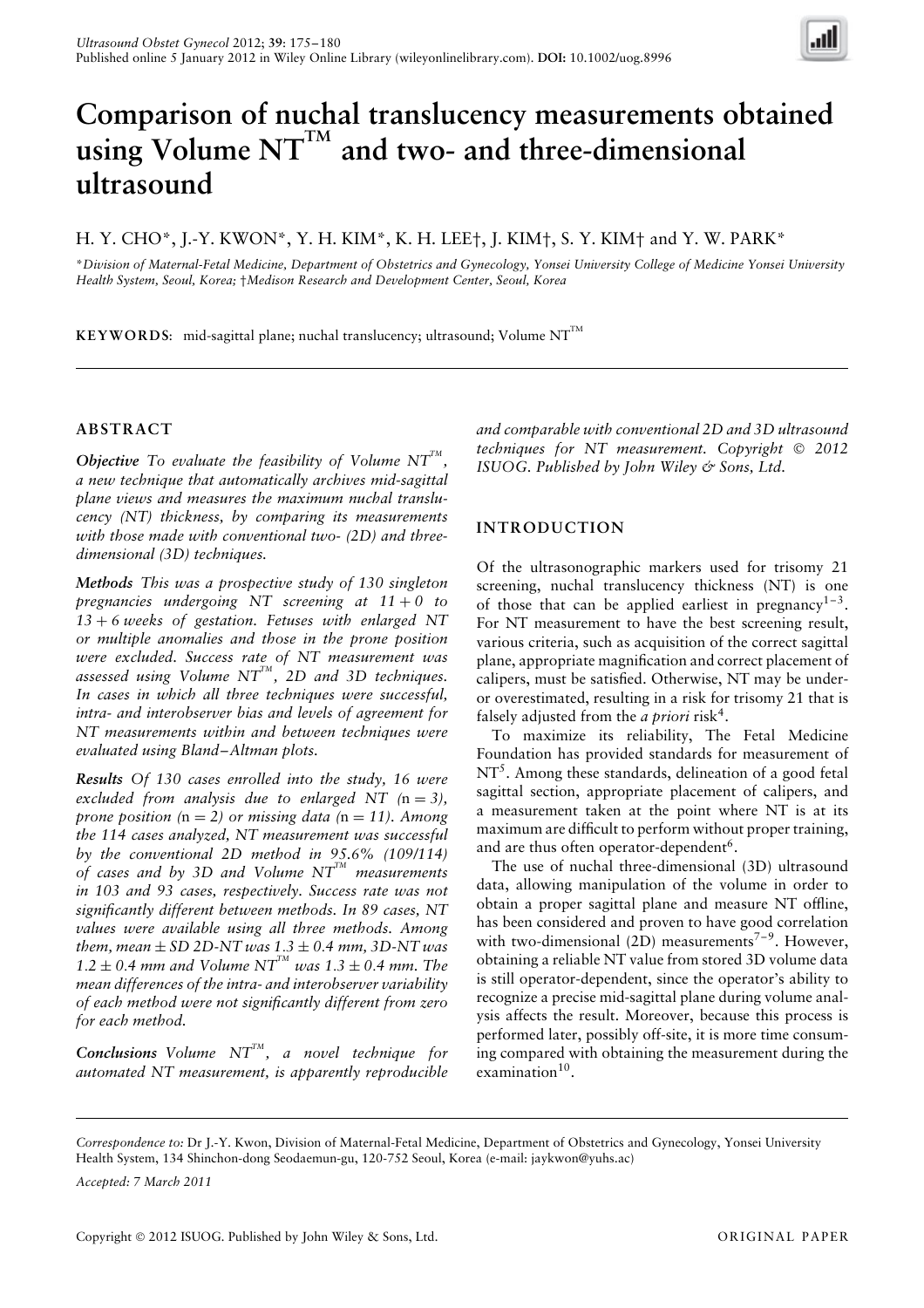In light of this a new 3D technology, Volume  $NT^{TM}$ , was developed, which automatically finds the appropriate mid-sagittal plane and measures the maximum NT distance within seconds. The purpose of our study was to investigate the feasibility of the Volume  $NT^{TM}$  function and to compare its NT measurements with those obtained by the conventional 2D method and by manual manipulation of 3D volume data.

### **SUBJECTS AND METHODS**

#### **Study population and NT measurement**

The study population consisted of 130 women with singleton pregnancies at  $11 + 0$  to  $13 + 6$  weeks of gestation undergoing NT screening between February and September 2010 at Yonsei University Health System. This study was approved by the institutional review board. Multiple pregnancies and fetuses with enlarged NT, in the prone position or with multiple anomalies were considered ineligible.

2D and 3D ultrasound examinations were performed with an Accuvix V20 Prestige (Medison Co, Ltd, Seoul, Korea) ultrasound machine by Operator A (J.Y.K.) and Operator B (H.Y.C.). For the 2D ultrasound NT (2D-NT) measurement, a 2–6-MHz transabdominal transducer was used, while 3D volume acquisition was conducted with a 4–8-MHz volume transducer. Crown–rump length (CRL) was measured according to the standards established by Nicolaides *et al*. 11.

For the 2D-NT measurement, the investigators acquired a mid-sagittal section according to Nicolaides *et al*. 11. If an appropriate mid-sagittal plane for NT evaluation was not obtained within 15 min, NT measurement using 2D was considered unsuccessful and the patient was asked to return the next day for a retry. If appropriate image acquisition was unsuccessful the next day, the case was excluded from the study. 2D-NT measurements were made by both investigators on the same day, blinded to each other's value. To assess intraobserver variability, each investigator repeated the NT measurement twice, with a minimum 15-min interval between measurements.

Following 2D-NT measurement, one of the operators (J.Y.K.) performed 3D volume acquisition, with harmonic imaging deactivated, as follows. With the fetus facing the transducer, a 2D sagittal plane of the fetus that occupied at least one third of the screen was obtained. The volume box was then adjusted to encompass the fetal head and upper third of the thorax. A 3D sweep was made and the volume data were stored for later use. If the 3D volume acquisition was unsuccessful within 15 min due to unsatisfactory fetal position or excessive fetal movement, the case was considered unsuccessful and excluded from the study.

Both operators obtained a 3D-NT measurement during offline analysis by displaying 3D volumes in the three orthogonal planes in multiplanar mode, and adjusting axes to ensure a correct mid-sagittal plane, blind to the 2D-NT values (Figure 1). There was at least a 2-week time interval between the 2D-NT measurement and the volume manipulation to obtain the 3D-NT measurement. To assess intraobserver variability, each 3D-NT measurement was performed by both investigators twice within a 1 week interval, with the investigator blinded to the first measurement.

The Volume  $NT^{\mathbb{M}}$  measurements were made as follows. The same 3D volume data as were used for manual 3D-NT measurement were archived with the NT detector mode in the Volume NT $^{TM}$  program activated. A caliper was placed on the diencephalon region of the fetus and the set key was pressed. This activated the Volume  $NT^M$ program, which automatically manipulates the axes based on preset landmarks to correct the initial scanning view and find the most accurate mid-sagittal plane. The midsagittal plane was reviewed by both investigators together and if the given plane was inappropriate, the Volume  $NT^{TM}$  measurement was considered unsuccessful and excluded from the final comparison. If the given plane was appropriate, a box caliper was placed manually on the



b

mid-sagittal plane according to the standards established by Nicolaides *et al*. 11. (b) For NT measurement using the three-dimensional (3D) technique, 3D volumes were displayed in the three orthogonal planes that compose the multiplanar mode, and axes were adjusted to obtain the correct mid-sagittal plane.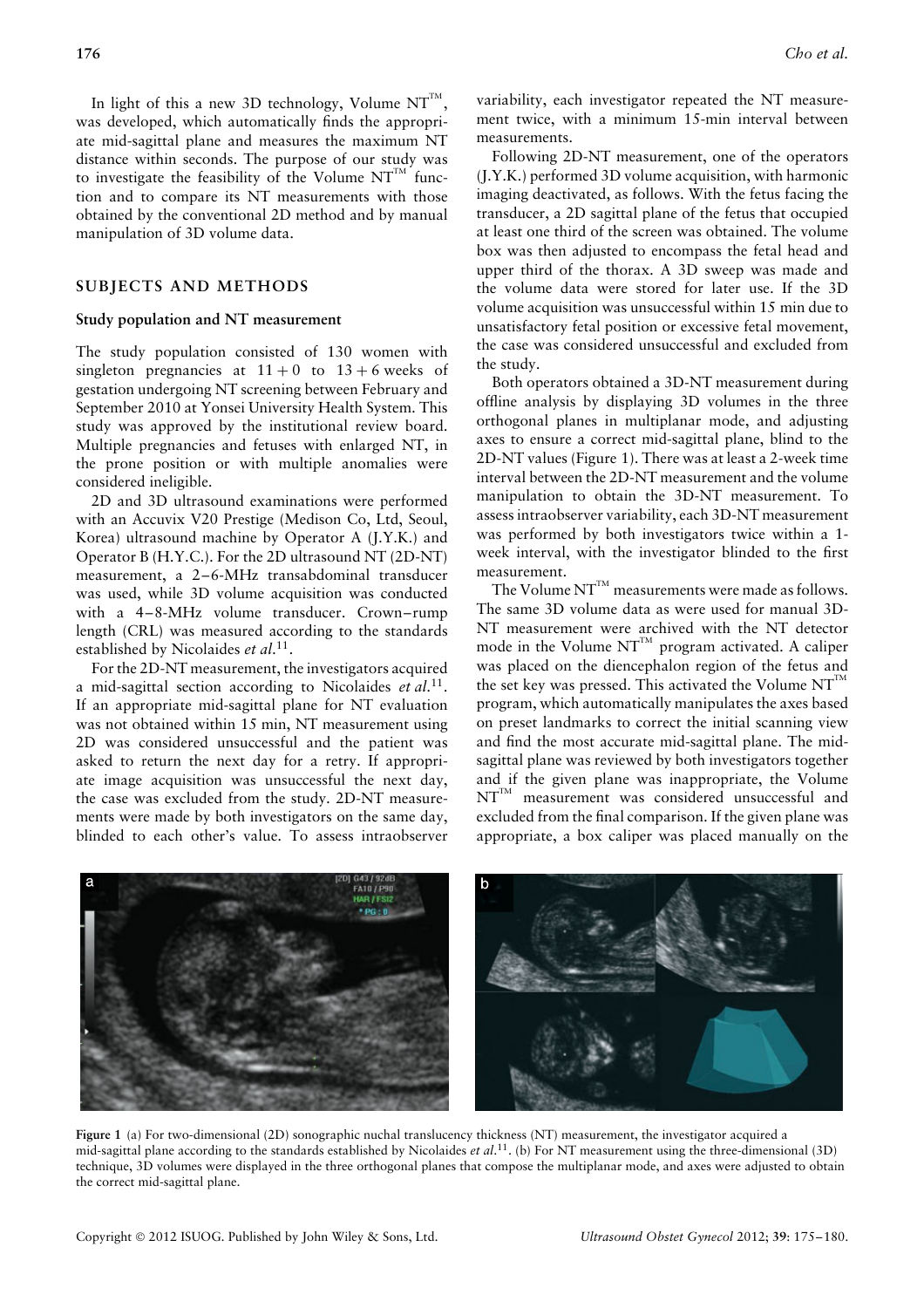

Figure 2 Application of the Volume NT<sup>TM</sup> technique. The three-dimensional (3D) volume was obtained in nuchal translucency (NT) detector mode (a,b) and the Volume NT<sup>TM</sup> program automatically adjusted the initial scanning view to obtain the exact mid-sagittal view (c). The NT frame was placed manually on the zone of interest (c) and NT was measured automatically (d).

fetal posterior neck to include the region of interest for NT measurement. The set key was pressed again, initiating automatic measurement of the inner-to-inner distances within the box caliper and display of the maximum value, representing the maximum NT thickness (Figure 2). The Volume  $NT^{TM}$  measurement was considered unsuccessful if the caliper placement on the NT was inappropriate. In successful cases, this process was repeated immediately to evaluate the reproducibility.

## **Statistical analysis**

Statistical analysis was conducted using SPSS version 18.0 (SPSS inc., Chicago, IL, USA). The Kolmogorov–Smirnov test was used to confirm normal distribution of the 2D-NT, 3D-NT and Volume  $NT^{TM}$  measurements. For analysis of interobserver variability, the mean of each operator's first and second measurements was used. For the intermethod comparison, measurements of a single operator were used. Intra- and interobserver bias and agreement in NT measurements were evaluated by Bland–Altman plot, and the statistical difference was evaluated by Student's *t*test. The mean differences for 2D-NT vs 3D-NT, 2D-NT vs Volume  $NT^{TM}$  and 3D-NT vs Volume  $NT^{TM}$  measurements were evaluated by Bland–Altman plot. Eligible

cases were categorized according to 2D-NT in 1-mm intervals and CRL in 10-mm intervals for statistical analysis by chi-square test of the success rates of the different measurement methods. Continuous variables are presented as mean  $\pm$  SD.  $P < 0.05$  was considered statistically significant.

## **RESULTS**

Of the 130 cases initially enrolled into this study, 16 were excluded from analysis due to enlarged NT ( $n = 3$ ), prone position  $(n = 2)$  or missing data  $(n = 11)$ . Of the 114 eligible cases, NT measurement was successful by the conventional 2D ultrasound method in 95.6% (109/114). Of the 114 cases for which 3D volume data were obtained, offline analysis by manual manipulation to obtain a 3D-NT value was successful in 90.4% (103/114). Failure to obtain a 3D-NT value in these 11 fetuses was due to inappropriate fetal position during volume acquisition  $(n = 6)$ , fetal movement during volume acquisition  $(n = 6)$ 2), unclear demonstration of NT  $(n = 2)$ , and poor image quality due to maternal obesity  $(n = 1)$ . When the eligible 114 cases were reanalyzed using the automated Volume  $NT^{TM}$  program, NT measurement was successful in 93 (81.6%) cases.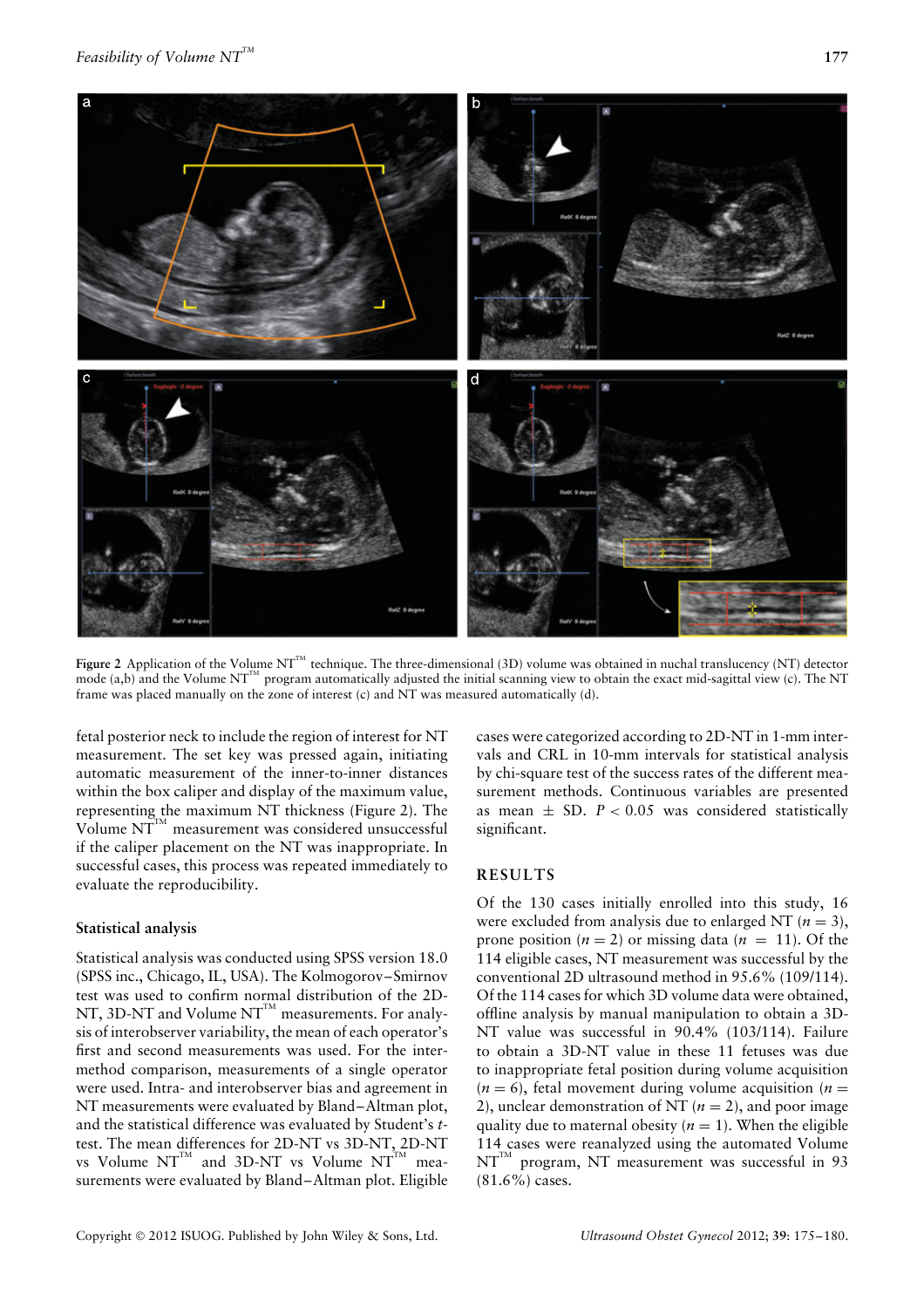Intra- and interobserver variability for 2D-NT, 3D-NT and Volume  $NT^{TM}$  measurements were assessed for the 89 cases with all three measurements. Among these cases, the mean  $\pm$  SD maternal age was 32.1  $\pm$  3.4 years, gestational age at NT screening was  $12.0 \pm 0.9$  weeks, CRL was  $56.5 \pm 9.8$  mm and maternal BMI was  $20.7 \pm 2.3$  kg/m<sup>2</sup>; none of these values was statistically significantly different from the corresponding values in cases of failure to obtain NT measurements. Mean  $\pm$  SD 2D-NT was  $1.3 \pm 0.4$  mm, 3D-NT was  $1.2 \pm 0.4$  mm and Volume  $NT^{TM}$  was  $1.3 \pm 0.4$  mm. These were not statistically significantly different (Table 1).

Intra- and interobserver variability for 2D-NT and 3D-NT measurements and the reproducibility of Volume  $NT<sup>TM</sup>$  measurement were assessed for the 89 cases with all three measurements; the mean difference did not differ significantly from zero for all comparisons (Table 2 and Figure 3). The intraobserver variability for Operators A and B using each method was comparable, so only the results for Operator A are presented. The mean differences in NT measurements between pairs of methods are shown in Table 3 and Figure 4; there were no significant differences between methods.

The rate of successful measurement of both 3D techniques was then calculated using the 2D technique as a standard, subdivided according to 2D-NT measurement; the overall success rate of 3D-NT measurement was

**Table 1** Study population characteristics with respect to success or failure of nuchal translucency thickness (NT) measurement\*

| Variable                | Successful NT<br>measurement<br>$(n = 89)$ | Failed NT<br>measurement<br>$(n = 25)$ | P    |
|-------------------------|--------------------------------------------|----------------------------------------|------|
| Maternal age (years)    | $32.1 \pm 3.4$                             | $32.4 + 4.4$                           | 0.73 |
| Gestational age (weeks) | $12.0 \pm 0.9$                             | $12.3 \pm 0.9$                         | 0.19 |
| $CRL$ (mm)              | $56.5 \pm 9.8$                             | $60.7 + 12.1$                          | 0.07 |
| BMI $(kg/m2)$           | $20.7 + 2.3$                               | $21.7 \pm 4.1$                         | 0.24 |
| NT measurement (mm)     |                                            |                                        |      |
| 2D ultrasound           | $1.3 \pm 0.4$                              |                                        |      |
| 3D ultrasound           | $1.2 \pm 0.4$                              |                                        |      |
| Volume $NT^{m}$         | $1.3 \pm 0.4$                              |                                        |      |

Data are given as mean  $\pm$  SD. \*Success refers to successful measurement by all three methods. BMI, body mass index; CRL, crown–rump length.

90.4% and that of Volume  $NT^{TM}$  measurement was 81.6%, but the difference was not statistically significant (Table 4). Similarly, CRL was not relevant to the success rate of NT measurement using the Volume NT $^{\text{\tiny{\textsf{TM}}}}$  program (Table 5).

**Table 3** Comparison of nuchal translucency thickness (NT) measurement techniques: two-dimensional ultrasound (2D-US), three-dimensional ultrasound (3D-US) and Volume NT<sup>TM</sup> ( $n = 89$ )

| NT measurement             | Mean diff        | 95% CI of         | P    |
|----------------------------|------------------|-------------------|------|
| techniques                 | $\pm$ SD (mm)    | mean diff (mm)    |      |
| 2D-US and 3D-US            | $0.04 \pm 0.46$  | $-0.05$ to 0.14   | 0.35 |
| 2D-US and Volume $NT^{TM}$ | $-0.01 \pm 0.47$ | $-0.11$ to $0.08$ | 0.72 |
| 3D-US and Volume NT™       | $-0.06 \pm 0.35$ | $-0.13$ to $0.00$ | 0.08 |

diff, difference between pairs of measurements.

**Table 4** Success rate of nuchal translucency thickness (NT) measurement by three-dimensional ultrasound (3D-US) and Volume  $NT^{TM}$  in relation to NT measurement by two-dimensional ultrasound (2D-US)

|                                |     |            | Success rate $(n \, (%)$ |  |  |
|--------------------------------|-----|------------|--------------------------|--|--|
| NT measurement<br>$(bv 2D-US)$ | n   | $3D$ -US   | Volume $NT^{m}$          |  |  |
| $< 1.0$ mm                     | 18  | 17(94.5)   | 17(94.4)                 |  |  |
| $1.0 - 1.9$ mm                 | 84  | 76 (90.5)  | 65 (77.4)                |  |  |
| $2.0 - 2.9$ mm                 | 12. | 10(83.3)   | 11(91.7)                 |  |  |
| Total                          | 114 | 103 (90.4) | 93 (81.6)                |  |  |

 $P = 0.45$  (chi-square test).

**Table 5** Success rate of nuchal translucency thickness (NT) measurement by two-dimensional ultrasound (2D-US), three-dimensional ultrasound (3D-US) and Volume  $NT^{\text{TM}}$  in relation to crown–rump length (CRL)

|              |     |            | Success rate $(n (%)$ |                 |  |  |
|--------------|-----|------------|-----------------------|-----------------|--|--|
| CRL          | n   | $2D$ -US   | $3D$ -US              | Volume $NT^{m}$ |  |  |
| $40 - 49$ mm | 28  | 27(96.4)   | 26(92.9)              | 24 (85.7)       |  |  |
| $50 - 59$ mm | 41  | 40 (97.6)  | 39(95.1)              | 33 (80.5)       |  |  |
| $60 - 69$ mm | 28  | 27(96.4)   | 25(89.3)              | 23(82.1)        |  |  |
| $70 - 79$ mm | 17  | 15 (88.2)  | 13(76.5)              | 13(76.5)        |  |  |
| Total        | 114 | 109 (95.6) | 103 (90.4)            | 93 (81.6)       |  |  |

 $P = 0.99$  (chi-square test).

**Table 2** Intraobserver and interobserver variability in nuchal translucency thickness (NT) measurement for each technique: two-dimensional ultrasound (2D-US), three-dimensional ultrasound (3D-US) and Volume  $NT^{TM}$  (*n* = 89)

| NT measurement<br>technique             | Intraobserver variability                                |                                                         |                      | Interobserver variability                             |                                                       |                      |
|-----------------------------------------|----------------------------------------------------------|---------------------------------------------------------|----------------------|-------------------------------------------------------|-------------------------------------------------------|----------------------|
|                                         | Mean diff<br>$\pm SD$ (mm)                               | 95% CI of mean<br>$diff$ ( $mm$ )                       |                      | Mean diff<br>$\pm$ SD (mm)                            | 95% CI of mean<br>$diff$ (mm)                         |                      |
| $2D$ -US<br>$3D$ -US<br>Volume $NT^{m}$ | $-0.02 \pm 0.11$<br>$-0.01 \pm 0.19$<br>$-0.02 \pm 0.18$ | $-0.04$ to $0.00$<br>$-0.05$ to 0.02<br>$-0.06$ to 0.01 | 0.07<br>0.40<br>0.24 | $0.01 \pm 0.25$<br>$0.07 \pm 0.42$<br>$0.06 \pm 0.40$ | $-0.03$ to 0.06<br>$-0.01$ to 0.16<br>$-0.02$ to 0.14 | 0.59<br>0.11<br>0.15 |

diff, difference between pairs of measurements.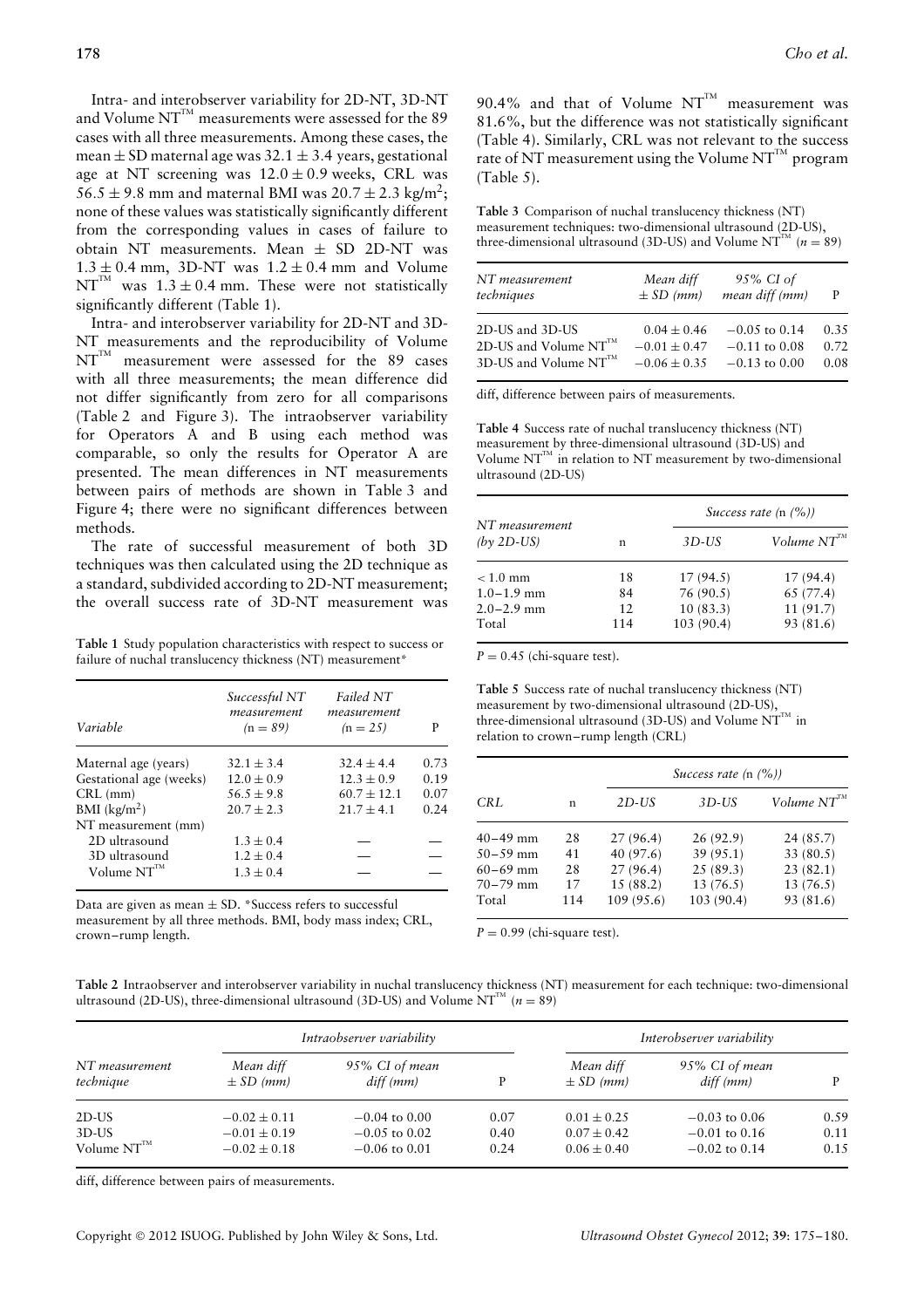

**Figure 3** Bland–Altman plots showing intraobserver (a–c) and interobserver (d–f) variability in nuchal translucency thickness (NT) measurement using: (a,d) two-dimensional (2D) ultrasound, (b,e) three-dimensional (3D) ultrasound and (c,f) Volume NT<sup>IM</sup>. Dashed lines represent mean  $\pm$  2 SD.



**Figure 4** Bland–Altman plots showing variability in nuchal translucency thickness (NT) measurements using: (a) two-dimensional (2D) ultrasound and three-dimensional (3D) ultrasound, (b) 2D ultrasound and Volume  $NT^M$  and (c) 3D ultrasound and Volume  $NT^M$ . Dashed lines represent mean  $\pm$  2 SD.

#### **DISCUSSION**

Conventional 2D ultrasound is still the gold standard for examining fetal  $NT^{12}$ , though there have been studies investigating the use of 3D volume data of the fetal face to adjust the initial plane in order obtain the correct midsagittal plane. Moratalla *et al*. <sup>13</sup> reported the reliability of a semi-automated system for NT measurement, which automatically calculates the largest vertical distance within a box placed over the NT region. However, its applicability is limited if the operator lacks knowledge of the correct mid-sagittal plane.

Recently, the Volume  $NT^{TM}$  program was introduced as a way to overcome operator-dependency in the process of obtaining the mid-sagittal plane as well as in selecting the maximum vertical distance. Our study is the first to demonstrate the automated analysis of NT measurement from 3D volume data using Volume  $NT^{TM}$  program and to evaluate its reliability and limitations. We found that NT measurement using Volume  $NT^{TM}$  was in agreement with NT measurements obtained using conventional 2D and 3D ultrasound techniques.

Since the volume sweep does not need to be performed at the exact mid-sagittal plane, 3D imaging techniques have the advantage of a shorter scanning time in comparison to conventional 2D ultrasound. Application of the Volume  $NT^{TM}$  program allows automated mid-sagittal plane adjustment following the 3D volume sweep in as few as 4 s. As for the limitations of NT measurement using manipulation of stored 3D volume